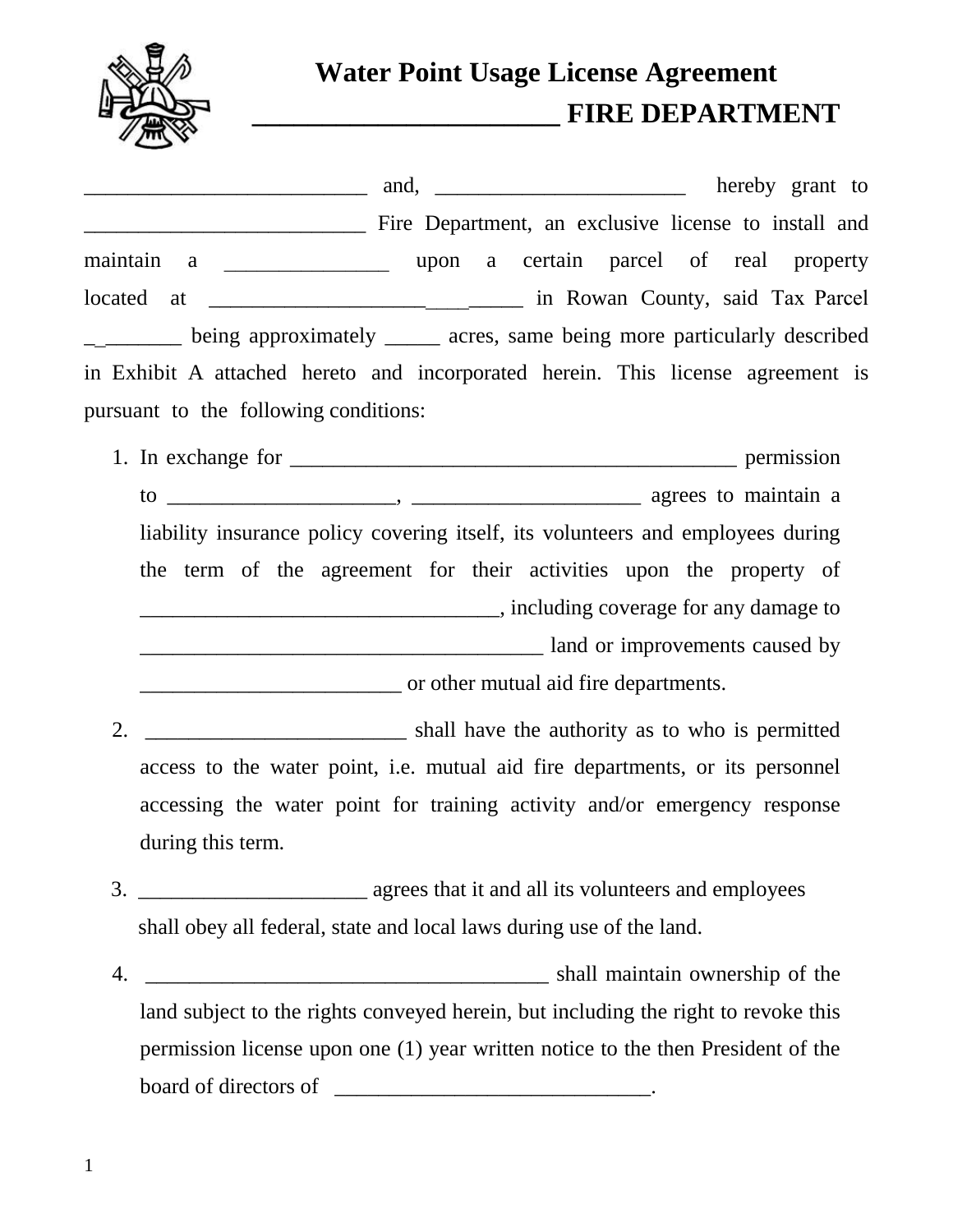| revokes permission during the useful<br>5. If |       |     |                                 |              |  |  |    |  |
|-----------------------------------------------|-------|-----|---------------------------------|--------------|--|--|----|--|
|                                               |       |     |                                 |              |  |  |    |  |
| such piping and material, in the amount of \$ |       |     |                                 |              |  |  |    |  |
| revokes the agreement,                        |       |     |                                 |              |  |  |    |  |
|                                               |       |     | is deemed to have abandoned the |              |  |  |    |  |
| water                                         | point | and |                                 | improvements |  |  | to |  |
|                                               |       |     |                                 |              |  |  |    |  |

has the right to remove such water point and restore Land in the condition prior to the installation or leave it in place.

- 7. Should the options within sections 4, 5, or 6 of this agreement be exercised, a suitable alternative will be provided to comply with the Rowan County Subdivision Ordinance.
- 8. In the event \_\_\_\_\_\_\_\_\_\_\_\_\_\_\_\_\_\_\_\_\_\_\_\_\_\_\_\_\_\_\_\_\_\_ should sell the land during the term of the agreement, shall explain to the new owner this agreement and the importance of this water point, and it will be transferred to the new owner.

9. \_\_\_\_\_\_\_\_\_\_\_\_\_\_\_\_\_\_\_\_\_\_\_ agrees that \_\_\_\_\_\_\_\_\_\_\_\_\_\_\_\_\_\_\_\_\_\_\_\_\_\_\_ shall not be liable for any injuries or action of Fire Department or its permitees during the term of this agreement and that all of their activities shall be covered by the aforementioned insurance policy.

- 10. \_\_\_\_\_\_\_\_\_\_\_\_\_\_\_\_\_\_\_\_\_\_\_\_\_\_ agrees that it shall maintain the water point at all times in a workmanlike manner and that will make any repairs necessary to protect \_\_\_\_\_\_\_\_\_\_\_\_\_\_\_\_\_\_\_\_\_\_\_\_\_\_\_\_\_\_\_ property.
- 11. In the event the water point is damaged by a third party, \_\_\_\_\_\_\_\_\_\_\_\_\_\_\_\_\_\_\_ shall contact \_\_\_\_\_\_\_\_\_\_\_\_\_\_\_\_\_\_\_\_\_\_\_\_\_\_\_\_\_\_\_\_ in a reasonable time to obtain information from the third party for filing an insurance claim for the cost of any repairs to the water point.